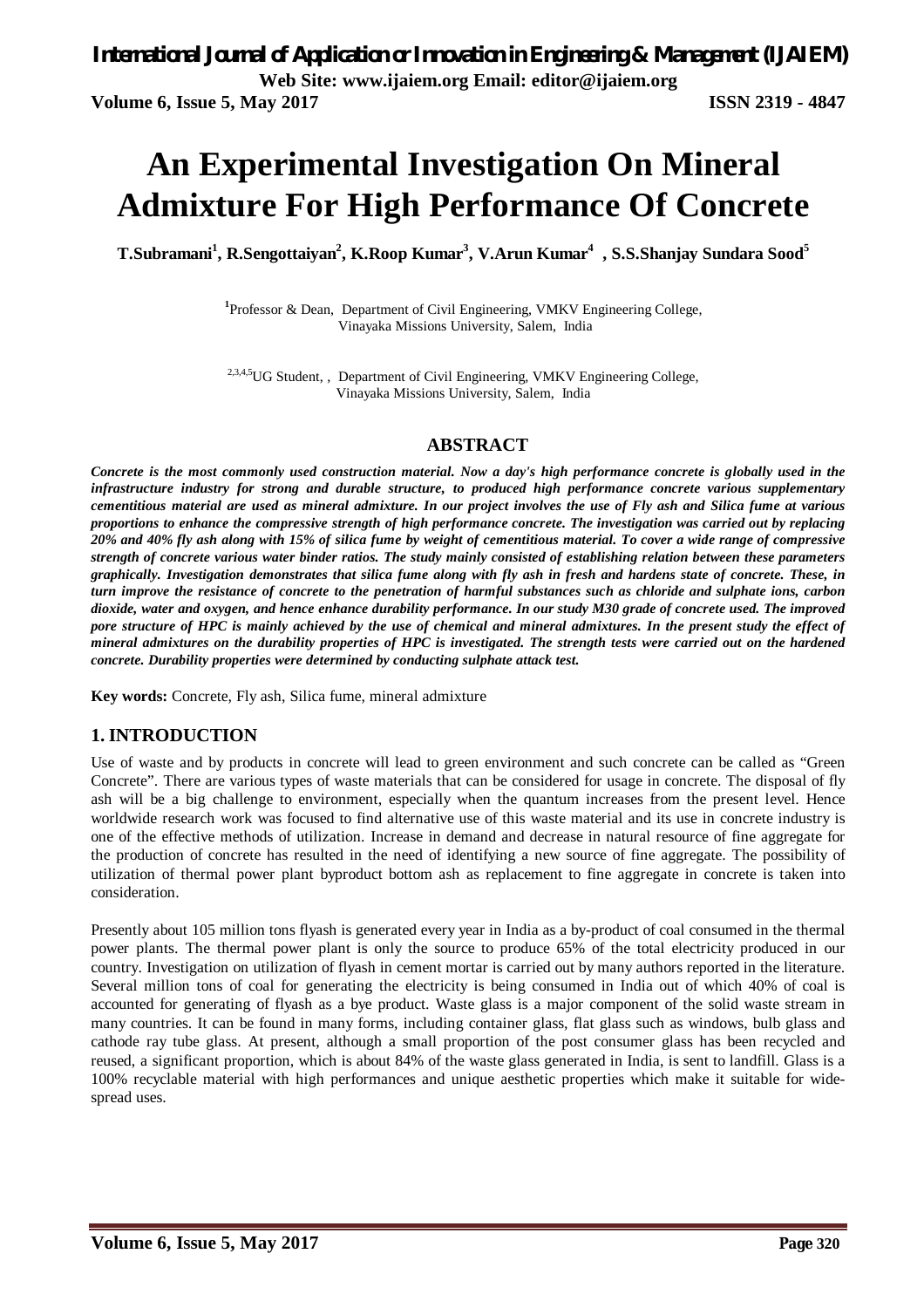# *International Journal of Application or Innovation in Engineering & Management (IJAIEM)* **Web Site: www.ijaiem.org Email: editor@ijaiem.org Volume 6, Issue 5, May 2017 ISSN 2319 - 4847**

## **2.METHODOLOGY**

Figure.1 shows the methodology adopted in this study



**Figure. 1** Methodology

#### **3. MATERIALS AND METHODS**

#### **3.1 Cement**

The cement used was ordinary Portland cement 53 (OPC 53).All properties of cement were determined by referring IS 12269 - 1987. The specific gravity of cement is 3.15. The initial and final setting times were found as 55 minutes and 258 minutes respectively. Standard consistency of cement was 30%.

#### **3.2 Fine Aggregate**

The sand which was locally available and passing through 4.75mm IS sieve is used. The specific gravity of fine aggregate was 2.60.

#### **3.3 Coarse Aggregate**

20mm size aggregates-The coarse aggregates with size of 20mm were tested and the specific gravity value of 2.78 and fineness modulus of 7 was found out. Aggregates were available from local sources.

#### **3.4 Fly Ash**

Fly Ash is a by-product of the combustion of pulverized coal in electric power generation plants. When the pulverized coal is ignited in the combustion chamber, the carbon and volatile materials are burned off. However, some of the mineral impurities of clay, shale, feldspars, etc., are fused in suspension and carried out of the combustion chamber in the exhaust gases. As the exhaust gases cool, the fused materials solidify into spherical glassy particles called Fly Ash. Fly Ash is economical. The cost of Fly Ash is generally less than Portland cement depending on transportation. Significant quantities may be substituted for 18 Portland cement in concrete mixtures and yet increase the long term strength and durability. Thus, the use of Fly Ash may impart considerable benefits to the concrete mixture over a plain concrete for less cost.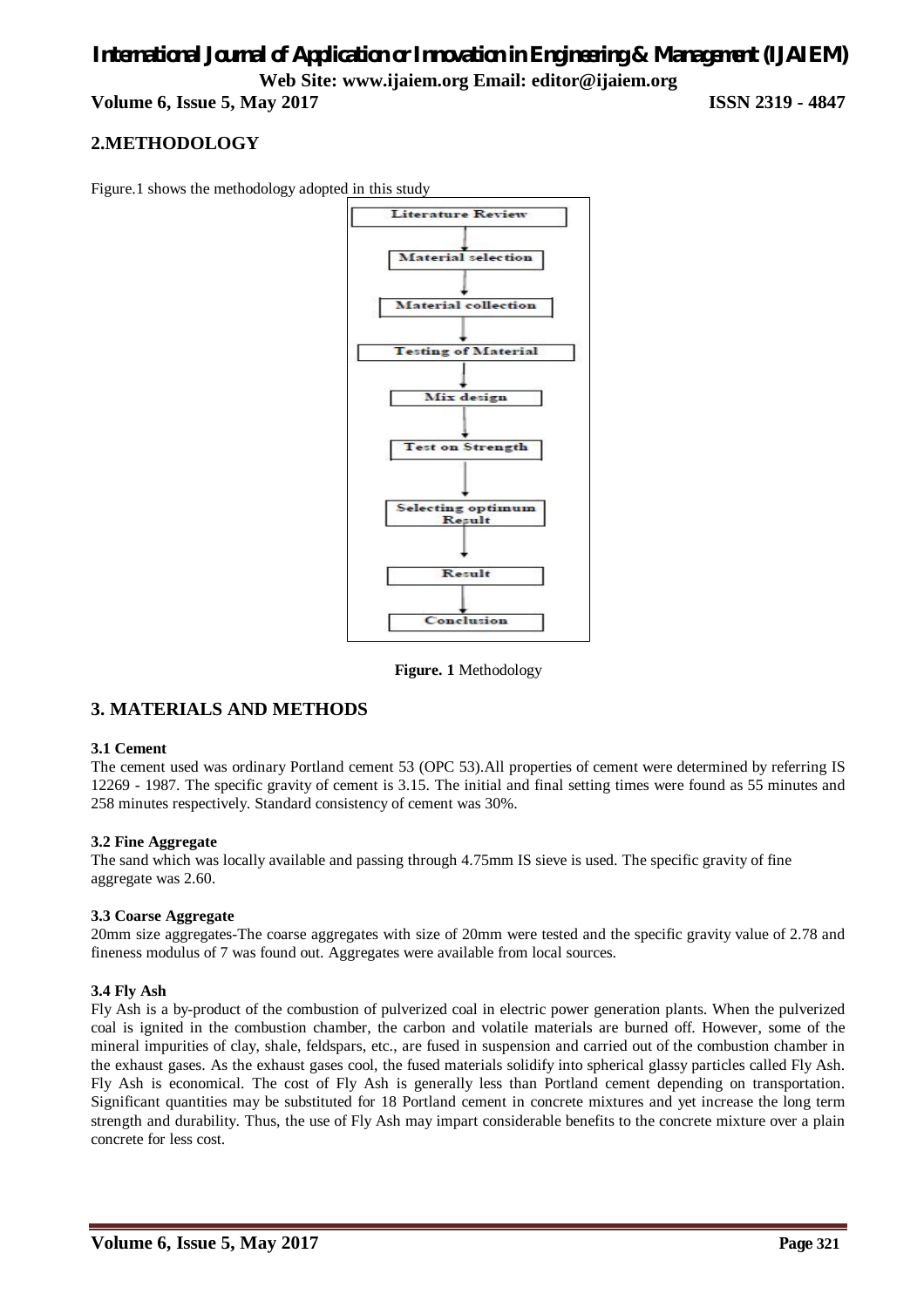# *International Journal of Application or Innovation in Engineering & Management (IJAIEM)* **Web Site: www.ijaiem.org Email: editor@ijaiem.org**

**Volume 6, Issue 5, May 2017 ISSN 2319 - 4847**

**3.5 Silica Fume**



**Figure.2** Silica Fume

Silica fume is also known as micro silica, volatilized silica, or condensed silica fume. It is a by-product from silicon metal and ferrosilicon alloy production. The material is a very fine powder with spherical particles about 100 times smaller in size than Portland cement or fly ash. The diameters range from 0.02 to 0.5 m with an average of 0.1 m. Silica fume contains 85 to 95% no crystalline silicon dioxide.

### **4.TESTING PROCEDURE**

Within the experimental research program concerning the development of mechanical properties of a partially replacement of cement by flyash, partially replacement of sand by bottom ash and glass is used reference concrete of grade M25 (REF) was considered with the following composition, accordingly. The w/c-ratio is 0.43. Coarse aggregates were chosen, having a particle size mainly varying between 2 mm and 20 mm.

#### **4.1 Compressive Strength Test**

At the time of testing, each specimen must keep in compressive testing machine. The maximum load at the breakage of concrete block will be noted. From the noted values, the compressive strength may calculated by using below formula. Compressive Strength = Load / Area

Size of the test specimen =150mm x 150mm x 150mm

#### **4.2 Split Tensile Test**

The size of cylinders 300 mm length and 150 mm diameter are placed in the machine such that load is applied on the opposite side of the cubes are casted. Align carefully and load is applied, till the specimen breaks. The formula used for calculation.

Split tensile strength = 2P/ dl

#### **4.3 Flexural Strength Test**

During the testing, the beam specimens of size 7000mmx150mmx150mm were used. Specimens were dried in open air after 7 days of curing and subjected to flexural strength test under flexural testing assembly. Apply the load at a rate that constantly increases the maximum stress until rupture occurs. The fracture indicates in the tension surface within the middle third of span length. The flexural strength was obtained using the formula (R)  $R = Pl/bd2$ 

Where,

 $R =$  Modulus of rupture (N/mm2)  $P =$  Maximum applied load (N/mm2)  $l =$  Length of specimen (mm)  $b =$  Width of specimen (mm)  $d =$  depth of specimen (mm)

#### **5. TEST RESULT**

**5.1 Various Percentange Of Flyash**  Ratio –I Fly ash – 20% by replacement of cement Silica Fume – 15% by replacement of sand Ratio – II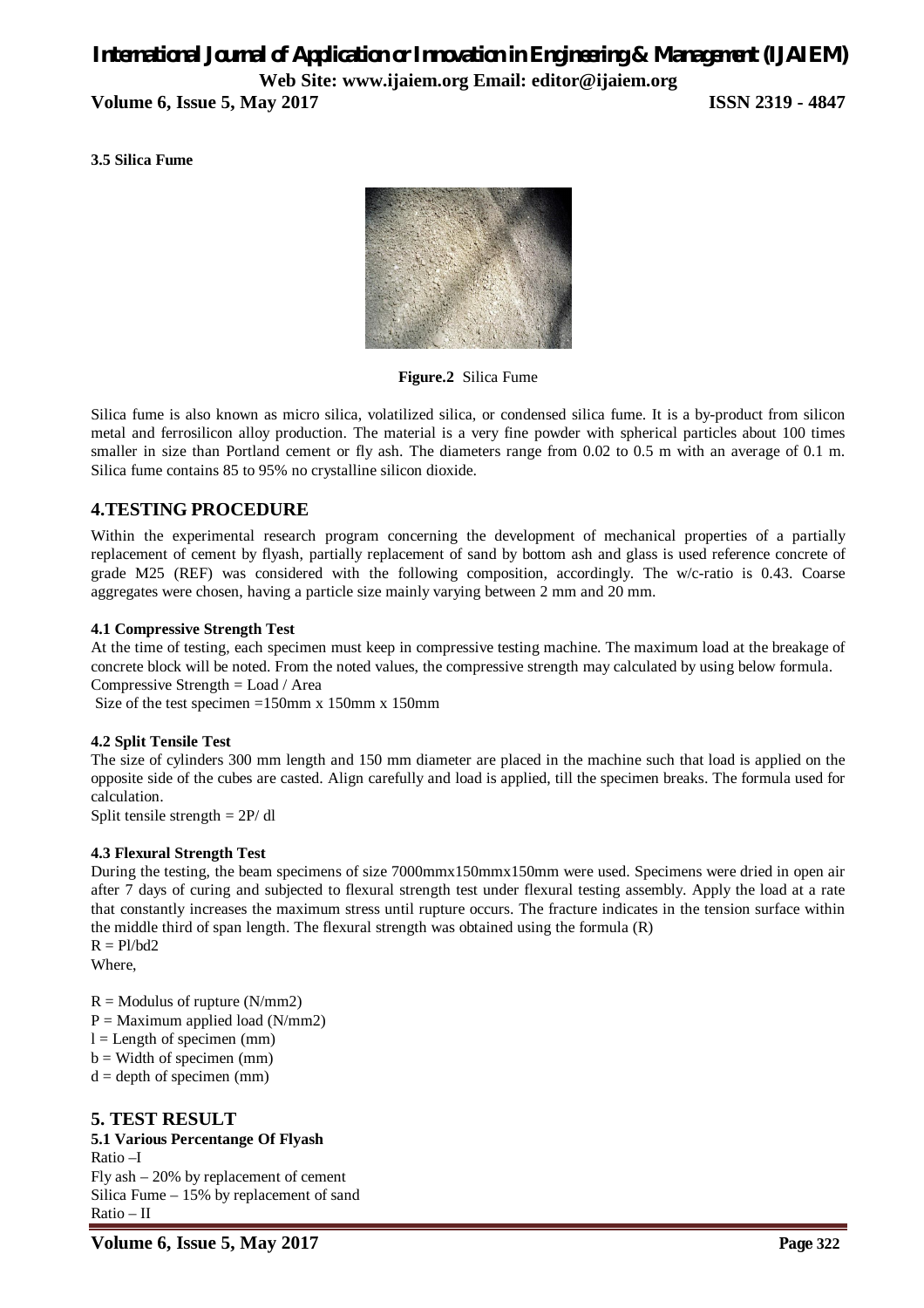# *International Journal of Application or Innovation in Engineering & Management (IJAIEM)* **Web Site: www.ijaiem.org Email: editor@ijaiem.org Volume 6, Issue 5, May 2017 ISSN 2319 - 4847**

Fly ash – 40% by replacement of cement Silica Fume – 15% by replacement of sand

#### **5.2 Compressive Strength test results For Various Percentange Of Flyash**

Compressive Strength test results For Various Percentange Of Flyash given in Table.1 and shown in Figure3.

**Table 1** Compressive Strength Of Cube

| Control<br>Mix | Best Compressive Strength in N/mm2 |      |      |                               |         |      |          |      |       |  |  |
|----------------|------------------------------------|------|------|-------------------------------|---------|------|----------|------|-------|--|--|
|                | Œ                                  |      |      | Various Percentange Of Flyash |         |      |          |      |       |  |  |
|                |                                    |      |      |                               | Ratio I |      | Ratio II |      |       |  |  |
|                |                                    | l4   | 18   |                               | 14      | 28   |          | 14   | 18    |  |  |
| M30            | 17.8                               | 23.6 | 28.3 | 19.5                          | 24.2    | 27.6 | 23.4     | 25.3 | 28.30 |  |  |



**Figure.3.** Compressive Strength test results

#### **5.3 Split Tensile Test For cylinder For Various Percentange Of Flyash**

Split Tensile Test For Cylinder For Various Percentange Of Flyash given in Table.2 and shown in Figure.4

**Table 2** Split Tensile Test For Cylinder

| Control<br>Mir | Split Tensile in N/mm <sup>2</sup> |     |                |                               |     |         |          |     |                |  |  |
|----------------|------------------------------------|-----|----------------|-------------------------------|-----|---------|----------|-----|----------------|--|--|
|                | $\alpha$                           |     |                | Various Percentange Of Flyash |     |         |          |     |                |  |  |
|                |                                    |     |                | Ratio I                       |     |         | Ratio II |     |                |  |  |
|                |                                    |     | $\frac{1}{28}$ |                               | 14  | $^{18}$ |          | 14  | $\frac{1}{28}$ |  |  |
| M30            |                                    | 2.2 | 3.5            | 1.8                           | 2.6 | 4.2     | 2.8      | 3.8 | 53             |  |  |



**Figure. 4** Split Tensile Test For Cylinder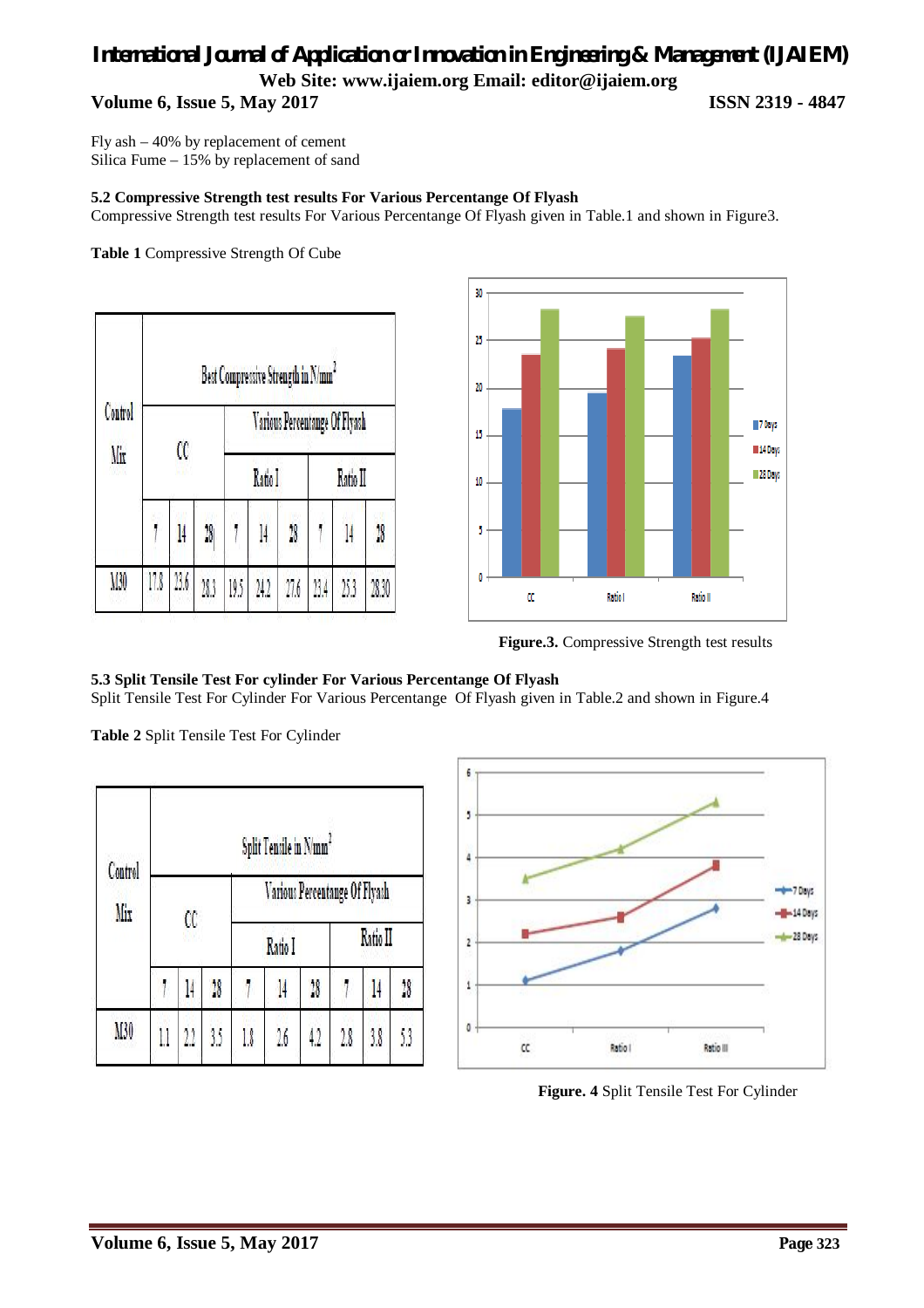# *International Journal of Application or Innovation in Engineering & Management (IJAIEM)* **Web Site: www.ijaiem.org Email: editor@ijaiem.org**

**Volume 6, Issue 5, May 2017 ISSN 2319 - 4847**

 $-7$  Days  $-140$ ays  $+280206$ 

Ratio II

#### **5.4 Flexural Strength Of Beam For Various Percentage Of Flyash**

Flexural Strength Of Beam For Various Percentange of Flyash given in Table.3 and shown in Figure.5



**Table 3** Flexural Strength Of Beam

#### **Figure.5** Flexural Strength Of Beam

#### **6.CONCLUSIONS**

The study was conducted to evaluate the strength characteristics of concrete with silica fume and fly ash in concrete. The concrete mix design was done for M30 grade concrete. The following points are concluded from this study.

- The 7 days cube compressive strength results showed reduced strength of concrete due to slow action.
- The Strength of concrete containing flyash 40% and 20% of silica fume and was high compared with that of the conventional mix.
- The flexural strength of concrete with 40% fly ash content with 30% of silica fume showed improvement on the mechanical properties of concrete.
- Cement replacement level of 40 % flyash in concrete mixes was found to be the optimum level to obtain higher value of the strength and durability at the age of 28 days.
- By cost analysis it is found that by 40 % replacement of flyash, cost is reduced up to 45 % on Cement. Also by using bottom ash in this concrete to reduced the fine aggregate cost.
- To reduced the weight of concrete making an light weight concrete because here using glass as coarse aggregate.

#### **References**

- [1] T.Subramani., S.Krishnan. S.K.Ganesan., G.Nagarajan "Investigation of Mechanical Properties in Polyester and Phenyl-ester Composites Reinforced With Chicken Feather Fiber" International Journal of Engineering Research and Applications Vol. 4, Issue 12(Version 4), pp.93-104, 2014.
- [2] T.Subramani, J.Jayalakshmi , " Analytical Investigation Of Bonded Glass Fibre Reinforced Polymer Sheets With Reinforced Concrete Beam Using Ansys" , International Journal of Application or Innovation in Engineering & Management (IJAIEM) , Volume 4, Issue 5, pp. 105-112 , 2015
- [3] T.Subramani, D.Latha , " Experimental Study On Recycled Industrial Waste Used In Concrete" , International Journal of Application or Innovation in Engineering & Management (IJAIEM) , Volume 4, Issue 5, pp. 113-122 , 2015
- [4] T.Subramani, V.Angappan , " Experimental Investigation Of Papercrete Concrete" , International Journal of Application or Innovation in Engineering & Management (IJAIEM) , Volume 4, Issue 5, pp. 134-143 , 2015
- [5] T.Subramani, V.K.Pugal , " Experimental Study On Plastic Waste As A Coarse Aggregate For Structural Concrete" , International Journal of Application or Innovation in Engineering & Management (IJAIEM) , Volume 4, Issue 5, pp.144-152 2015
- [6] T.Subramani, B.Suresh , " Experimental Investigation Of Using Ceramic Waste As A Coarse Aggregate Making A Light Weight Concrete " , International Journal of Application or Innovation in Engineering & Management (IJAIEM) , Volume 4, Issue 5, pp. 153-162 , 2015
- [7] T.Subramani, M.Prabhakaran , " Experimental Study On Bagasse Ash In Concrete" , International Journal of Application or Innovation in Engineering & Management (IJAIEM) , Volume 4, Issue 5, pp. 163-172 , 2015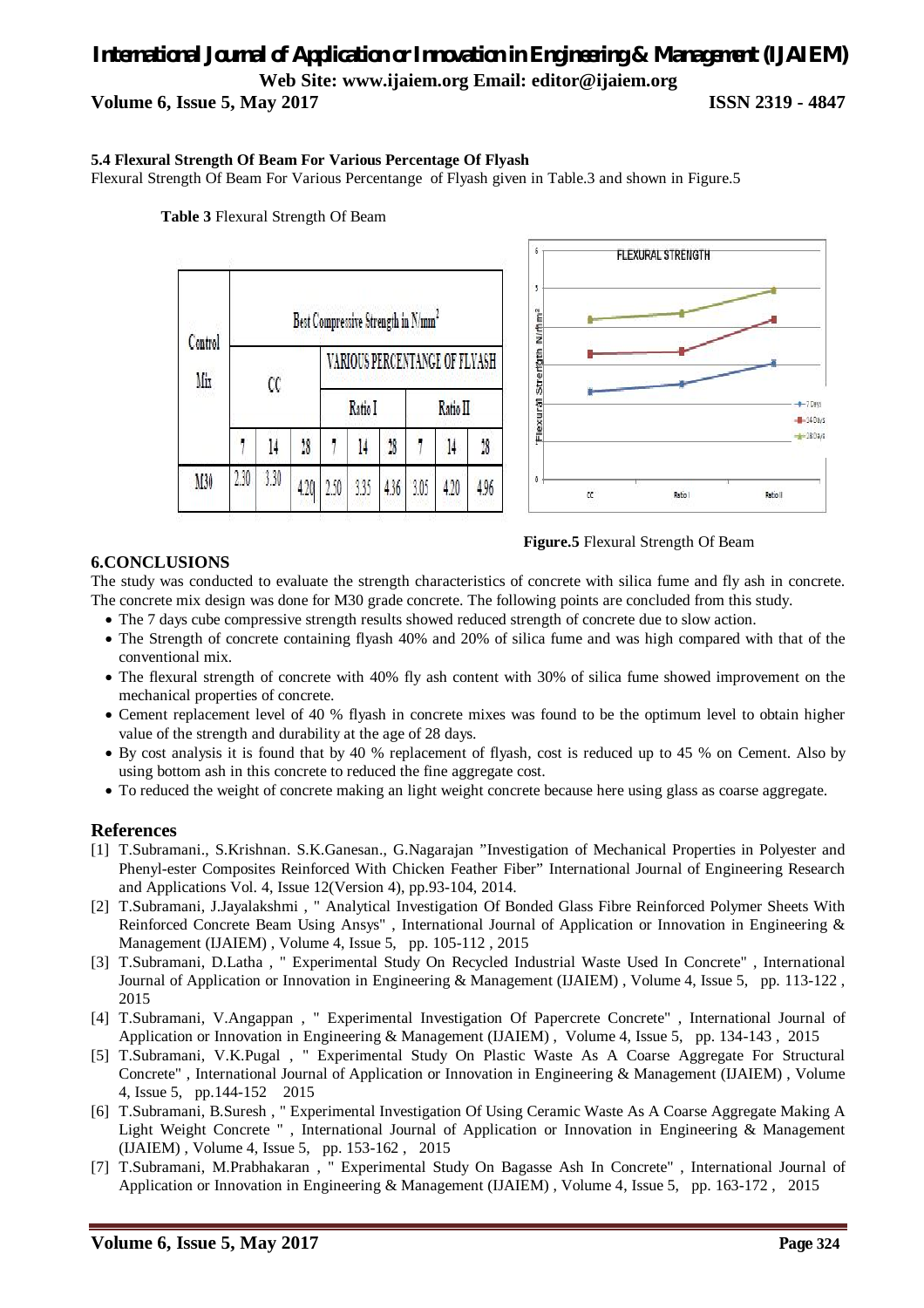# *International Journal of Application or Innovation in Engineering & Management (IJAIEM)* **Web Site: www.ijaiem.org Email: editor@ijaiem.org**

#### **Volume 6, Issue 5, May 2017 ISSN 2319 - 4847**

- [8] T.Subramani, A.Mumtaj , " Experimental Investigation Of Partial Replacement Of Sand With Glass Fibre" , International Journal of Application or Innovation in Engineering & Management (IJAIEM) , Volume 4, Issue 5, pp. 254-263 , 2015
- [9] T.Subramani, S.B.Sankar Ram Experimental Study on Concrete Using Cement With Glass Powder, IOSR Journal of Engineering,Volume 5 , Issue 5, Version 3, pp43-53, 2015
- [10]T.Subramani, S.Kumaran , " Experimental Investigation Of Using Concrete Waste And Brick Waste As A Coarse Aggregate ", International Journal of Application or Innovation in Engineering & Management (IJAIEM), Volume 4, Issue 5, pp. 294-303 , 2015
- [11]T.Subramani, G.Ravi, "Experimental Investigation Of Coarse Aggregate With Steel Slag In Concrete", IOSR Journal of Engineering, Volume 5,Issue 5, Version 3, pp64-73, 2015
- [12]T.Subramani, K.S.Ramesh , " Experimental Study On Partial Replacement Of Cement With Fly Ash And Complete Replacement Of Sand With M sand" , International Journal of Application or Innovation in Engineering & Management (IJAIEM) , Volume 4, Issue 5 , pp. 313-322 , 2015
- [13]T.Subramani, G.Shanmugam , " Experimental Investigation Of Using Papercrete And Recycled Aggregate As A Coarse Aggregate " , International Journal of Application or Innovation in Engineering & Management (IJAIEM) , Volume 4, Issue 5, pp. 323-332 , May 2015
- [14]T.Subramani, P.Sakthivel , " Experimental Investigation On Flyash Based Geopolymer Bricks" , International Journal of Application or Innovation in Engineering & Management (IJAIEM) , Volume 5, Issue 5, pp. 216-227 , 2016 .
- [15]T.Subramani, R.Siva, "Experimental Study On Flexural And Impact Behavior Of Ferrocement Slabs" International Journal of Application or Innovation in Engineering & Management (IJAIEM), Volume 5, Issue 5, pp. 228-238 , 2016
- [16]T.Subramani, A.Anbuchezian , " Experimental Study Of Palm Oil Fuel Ash As Cement Replacement Of Concrete " , International Journal of Application or Innovation in Engineering & Management (IJAIEM), Volume 6, Issue 3, March 2017 , pp. 001-005 , ISSN 2319 - 4847.
- [17]T.Subramani, A.Anbuchezian , " Experimental Study Of Mineral Admixture Of Self Compacting Concrete " , International Journal of Application or Innovation in Engineering & Management (IJAIEM), Volume 6, Issue 3, March 2017 , pp. 006-010 , ISSN 2319 - 4847.
- [18]T.Subramani, A.Anbuchezian , " Experimental Test On Bitumen With Addition Of 35% Of Plastic Fibre " , International Journal of Application or Innovation in Engineering & Management (IJAIEM), Volume 6, Issue 3, March 2017, pp. 017-022, ISSN 2319 - 4847.
- [19]T.Subramani, A.Anbuchezian , " Stabilization Of M30 Concrete Pavement By Partially Replacing Cement By 20% Of Flyash And Sodium Silicate " , International Journal of Application or Innovation in Engineering & Management (IJAIEM), Volume 6, Issue 3, March 2017 , pp. 023-031 , ISSN 2319 - 4847.
- [20]T.Subramani, A.Anbuchezian , " Experimental Investigation On Flexural Behavior Of Folded Ferro Cement Panels ", International Journal of Application or Innovation in Engineering & Management (IJAIEM), Volume 6, Issue 3, March 2017 , pp. 045-049 , ISSN 2319 - 4847.
- [21]T.Subramani, A.Anbuchezian , " Experimental Study On Replacement Of Concrete Material By Water Treatment Plant Waste Sewage " , International Journal of Application or Innovation in Engineering & Management (IJAIEM), Volume 6, Issue 3, March 2017 , pp. 050-057 , ISSN 2319 - 4847.
- [22]T.Subramani, A. Fizoor Rahman , " An Experimental Study On The Properties Of Pet Fibre Reinforced Concrete " , International Journal of Application or Innovation in Engineering & Management (IJAIEM), Volume 6, Issue 3, March 2017 , pp. 058-066 , ISSN 2319 - 4847.

#### **AUTHOR**



**Prof. Dr.T.Subramani** Working as a Professor and Dean of Civil Engineering in VMKV Engineering College, Vinayaka Missions University, Salem, TamilNadu, India. Having more than 27 years of Teaching experience in Various Engineering Colleges. He is a Chartered Civil Engineer and Approved Valuer for many banks. Chairman and Member in Board of Studies of Civil Engineering branch. Question paper setter and Valuer for UG and PG Courses of Civil Engineering in number of Universities. Life Fellow in Institution of Engineers (India) and Institution of Valuers. Life member in number of Technical Societies and Educational bodies. Guided more than 400 students in UG projects and 300 students in PG projects. He is a reviewer for number of International Journals and published 174 International Journal Publications and presented more than 25 papers in International Conferences.